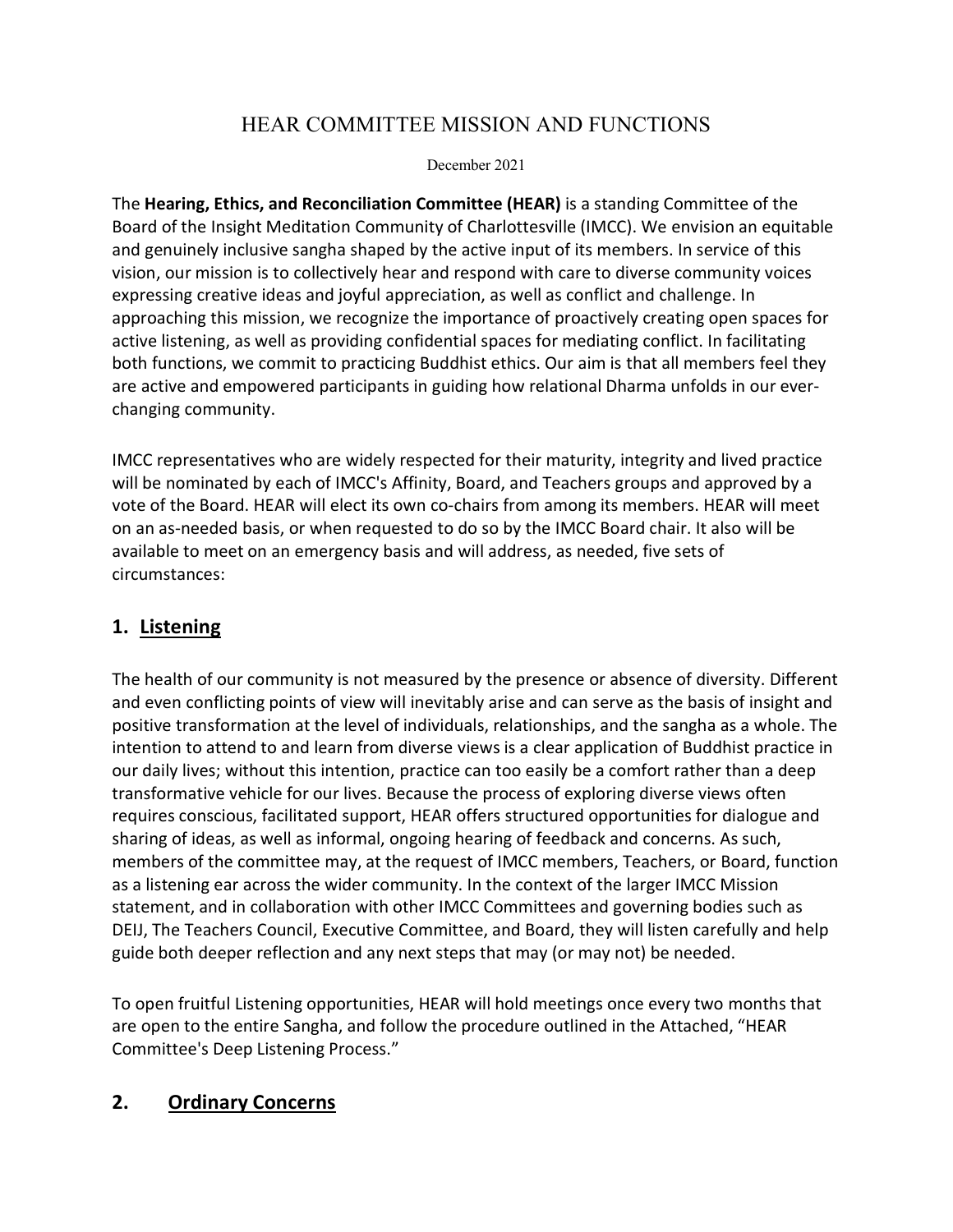In consonance with the Buddhist practice of valuing dialogue over silence and reconciliation over estrangement, any HEAR member may be contacted by any IMCC member or group of members with a specific concern about decisions, finances, procedures, policies, customs, attitudes, practices, language, or behavior within the IMCC community. These may be minor or significant, may involve only one member or groups of people within IMCC. The Committee member will hear the concern in whatever way seems appropriate, including email, phone, or in person. The Committee Member may discern that it is skillful to bring other members of HEAR into the conversation for further exploration.

When an IMCC community difficulty is brought to HEAR and cannot be resolved through ordinary informal processes, HEAR is available to assist in dealing more formally with conflict and grievance. Buddhist conflict resolution is not based on good or bad, blame or guilt, winning or losing, offenders or victims. Rather it is based on fully addressing the suffering of all concerned. Hurt, fear, and anger are taken seriously through confidential forums in which everyone may speak honestly, safely, and completely about their own direct experiences and views. In looking for resolution, Buddhist practice values dialogue over ongoing silence, reconciliation over estrangement, forgiveness over resentment, confession over accusation, growth over shutting down, and atonement over punishment.

#### **Assessing and Acting on Concerns**

Once the HEAR member has heard the concern, s/he/they will make a decision regarding how to proceed with it. This may include simply providing information; meeting personally with the individual or group for problem solving session(s); directing the person to another appropriate IMCC committee, teacher, Board member, or resource; or referring the person to other useful resources outside of IMCC. In all cases, the Committee member will consult beforehand and/or report informally afterwards on the incident to at least one other member of HEAR. Together they will determine whether the existing resolution is satisfactory or if some deeper inquiry is needed. This may lead to an ending of the inquiry or, perhaps, to exploration through a larger IMCC Community dialogue in whatever form is deemed appropriate. The acting HEAR member(s) will make a confidential report to the larger HEAR Committee on the issue and its resolution.

If the issue is serious and continues to be unresolved, referral to the formal Grievance Process will be invited.

### **3. Formal Grievance Process**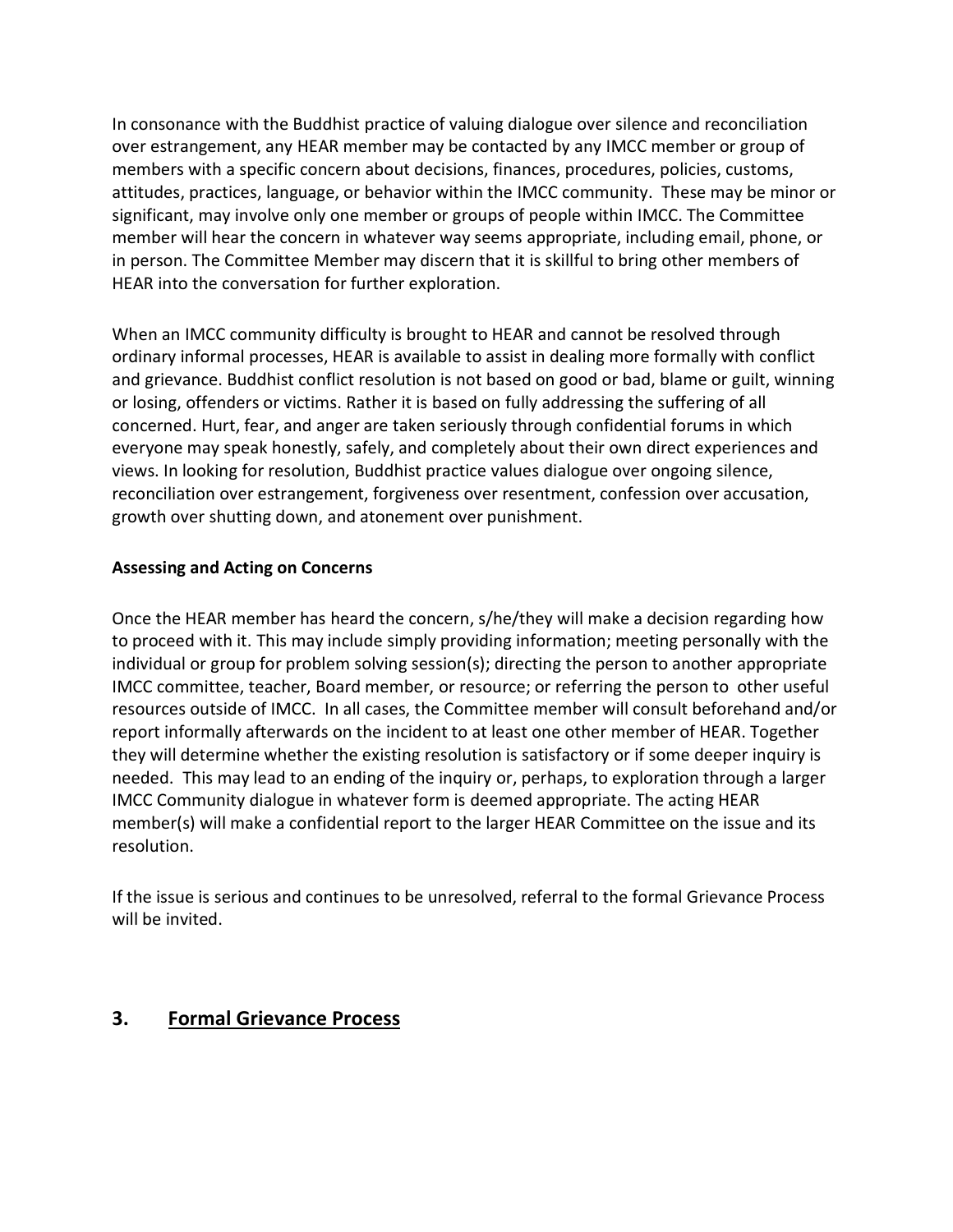While most difficulties and disagreements will be able to be resolved informally, on rare occasions, a more formal process may be necessary. In such a case, the following grievance process is available.

#### **a. Bringing a Concern**

A formal grievance procedure is initiated by the complainant who will be asked to submit a written letter of request to HEAR that includes:

- A statement that a formal grievance procedure is requested.
- The name of the person(s) whose behavior the complaint involves.
- A detailed description of the alleged behavior so the HEAR Committee can decide if the complaint is appropriate for initiating a formal grievance procedure.
- A history of attempt(s), if any, to resolve the complaint through other means.
- A general statement about the resolution desired.

### **b. Accepting the Concern**

HEAR will decide whether or not to accept the request and will convey its decision within two weeks to the parties involved. As part of this notification, HEAR will state its understanding of the issue under inquiry and will explain its decision. If a formal grievance procedure is initiated, HEAR will distribute a copy of the original letter of request to the person(s) named in the complaint and will form a Grievance Committee.

#### **c. Forming a Grievance Committee**

When a complaint is accepted, HEAR will select one of its members to facilitate a confidential Grievance Committee to investigate, issue findings, and render a decision on the complaint. The Grievance Committee will be made up of three people selected from HEAR. Each party to the grievance will choose one person and HEAR will select the third person. The HEAR facilitator will be a fourth member of the committee. S/he/they will facilitate the meeting but will not participate in decisions regarding resolution of the conflict at issue or vote on any action to be taken.

If any member of HEAR asked to serve in the Grievance Committee has a conflict of interest, s/he/they will recuse her/him/themself from serving on the Committee.

### **d. Investigating the Concern**

The facilitator will schedule, in a timely fashion, closed hearings where all parties are given a chance to present their understanding of the issue under investigation. The Grievance Committee may question parties and request additional information. The facilitator will document the proceedings.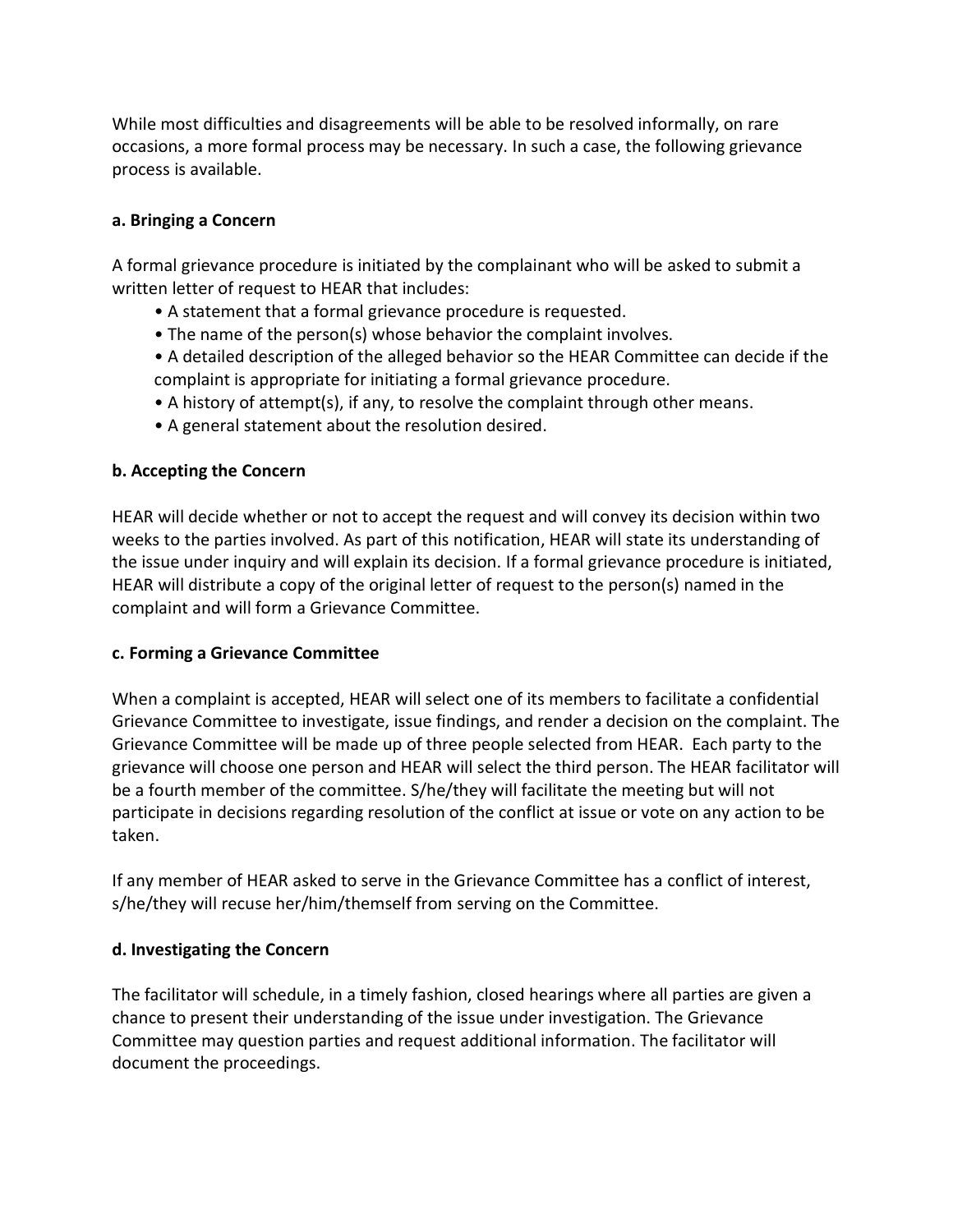The Grievance Committee may ask other people to provide information pertinent to the complaint. All parties will have a full and fair opportunity to respond to all information – oral, written, or other – gathered by the Committee.

The proceedings and all pertinent documents will be held confidentially, not only for the duration of the proceedings, but in perpetuity, unless a court of law requires disclosure.

### **e. Committee Findings**

When the Grievance Committee members are satisfied that they are adequately informed, they will review and discuss the case among themselves. At its discretion, the Committee may seek non-binding advice from any other source who agrees to hold the matters discussed in confidence. The Committee's decision should be reached by consensus. If unanimity cannot be reached, both a majority and a minority decision may be reached. Within two weeks of a decision(s), all parties will reconvene at which time the Committee will distribute copies of its written findings and read them aloud. For matters involving the potential suspension of an IMCC teacher, the Grievance Committee may consult with the IMCC Executive Committee and its Board of Directors to jointly determine the best course of action.

In the case of either ordinary concerns or formal grievance process, the person coordinating the hearing will maintain close contact with the IMCC Board Chair regarding the progress of the proceedings. Together they will notify the IMCC Board that these actions are in process and will report on the outcomes to the full Board.

## 4. **Ongoing Security or Safety Procedure**

HEAR will also be available to convene and act quickly in situations where the security, safety or general well-being of the IMCC community with respect to the speech or behavior of other community member(s) is brought into question. (Note: Issues with respect to emergency threats on, or in, the IMCC community will not be managed by HEAR team. These will be addressed via a separate policy to be enacted and managed directly by the IMCC Board.)

### **a. Bringing a Concern**

Any participant in the IMCC community may bring a concern to any Teacher, Board Member, or HEAR member about the potential threat of harm to self or community posed by any other participant. A HEAR member will immediately inquire into the reported threat. If the threat is deemed by the investigating HEAR member as potentially credible, then the person identified as a potential threat will be referred as soon as possible for assessment (see "c" below). If not, then both the person who felt threatened and the person initially identified as a threat will be referred to HEAR for the "Ordinary Concerns" or "Grievance Process" or external support/resolution as appropriate and as outlined above.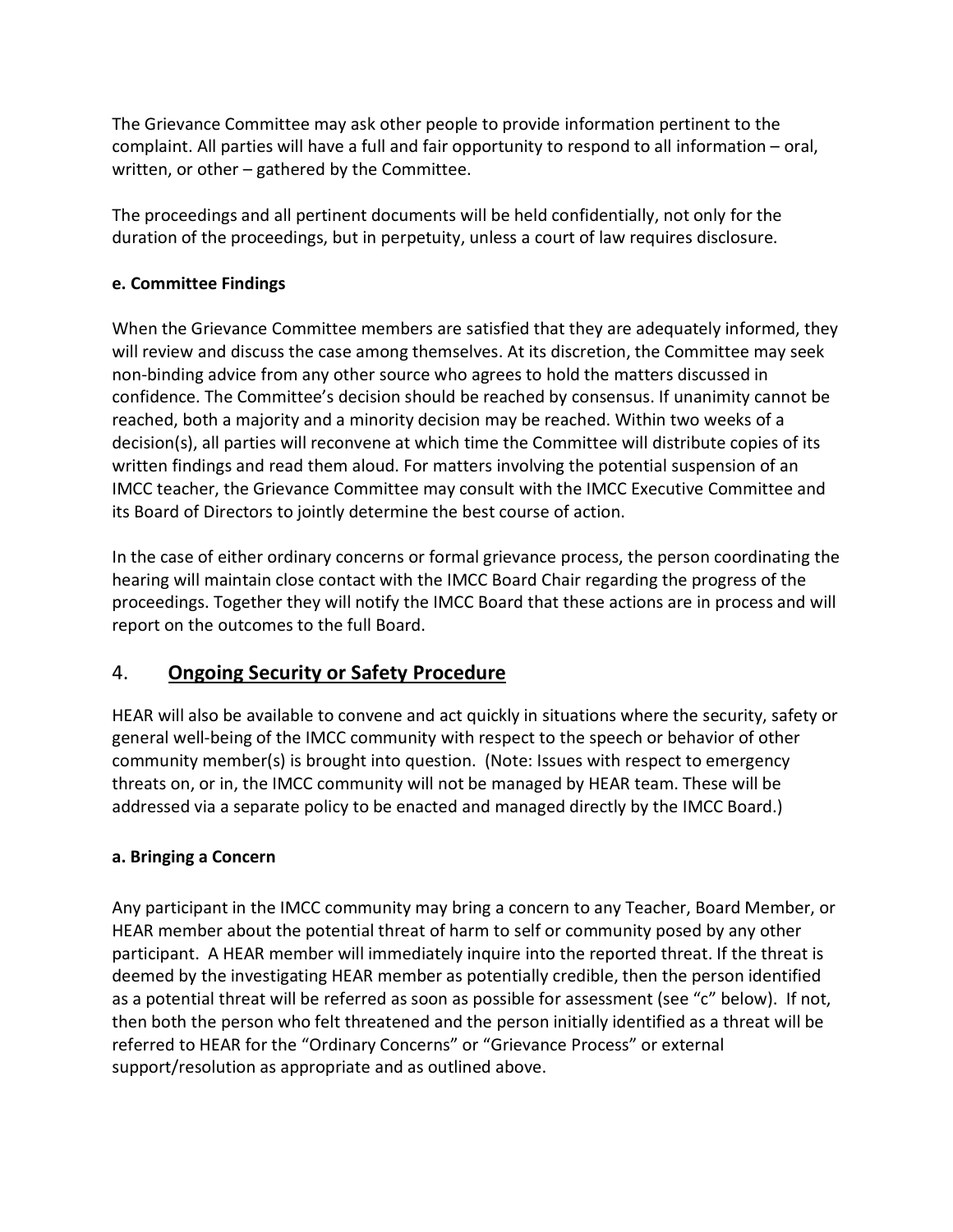#### **b. Assessing the Concern**

If after initial investigation HEAR, Board, and/or Teachers considers someone a credible potential threat to the safety of another IMCC participant or the Community, the person posing the potential threat will be referred to a qualified professional for a formal Risk Assessment. If that person refuses such an assessment, they will be separated from IMCC.

#### **c. Defusing the Concern**

If the qualified professional finds through formal Risk Assessment that the identified person is at risk for harming others, s/he/they will be referred to appropriate mental health and/or public safety resources and, until the safety of all can be assured, will be separated from IMCC.

The qualified professional and/or HEAR members may report that person to law enforcement if they pose an imminent threat to the safety of another person or the public. (Note: according to the Virginia Code of Ethics for Psychologists, Social Workers, and Medical Personnel, depending on the circumstance, the licensed professionals on HEAR may be legally mandated to make such a report.)

If the person is not found by the qualified professional to pose a threat to others, s/he/they will be referred to the IMCC "Ordinary Concerns" or "Grievance Process" above, and/or external resources for treatment and support.

### **d. Follow Up**

A member of HEAR will document the case to completion, and send the report to the full HEAR Committee, Board, and Teachers. A HEAR member will follow up with the IMCC member who brought the report of potential threat to ensure their safety and comfort within IMCC and refer her/him/they for external support or treatment as appropriate.

## **5. Concern Regarding the Ethical Conduct of an IMCC Teacher**

Serious concerns regarding the ethical conduct (see separate "Code of Ethics" document) of a teacher will be addressed through the same procedure(s) as outlined in the "Grievance Process" above.

### **Record-keeping**

Each HEAR committee member will keep a simple tally of numbers of their HEAR contacts with the IMCC community. This is to include both numbers of contacts and which of the five categories any contact fell into: simple listening, ordinary concern; general grievance; security